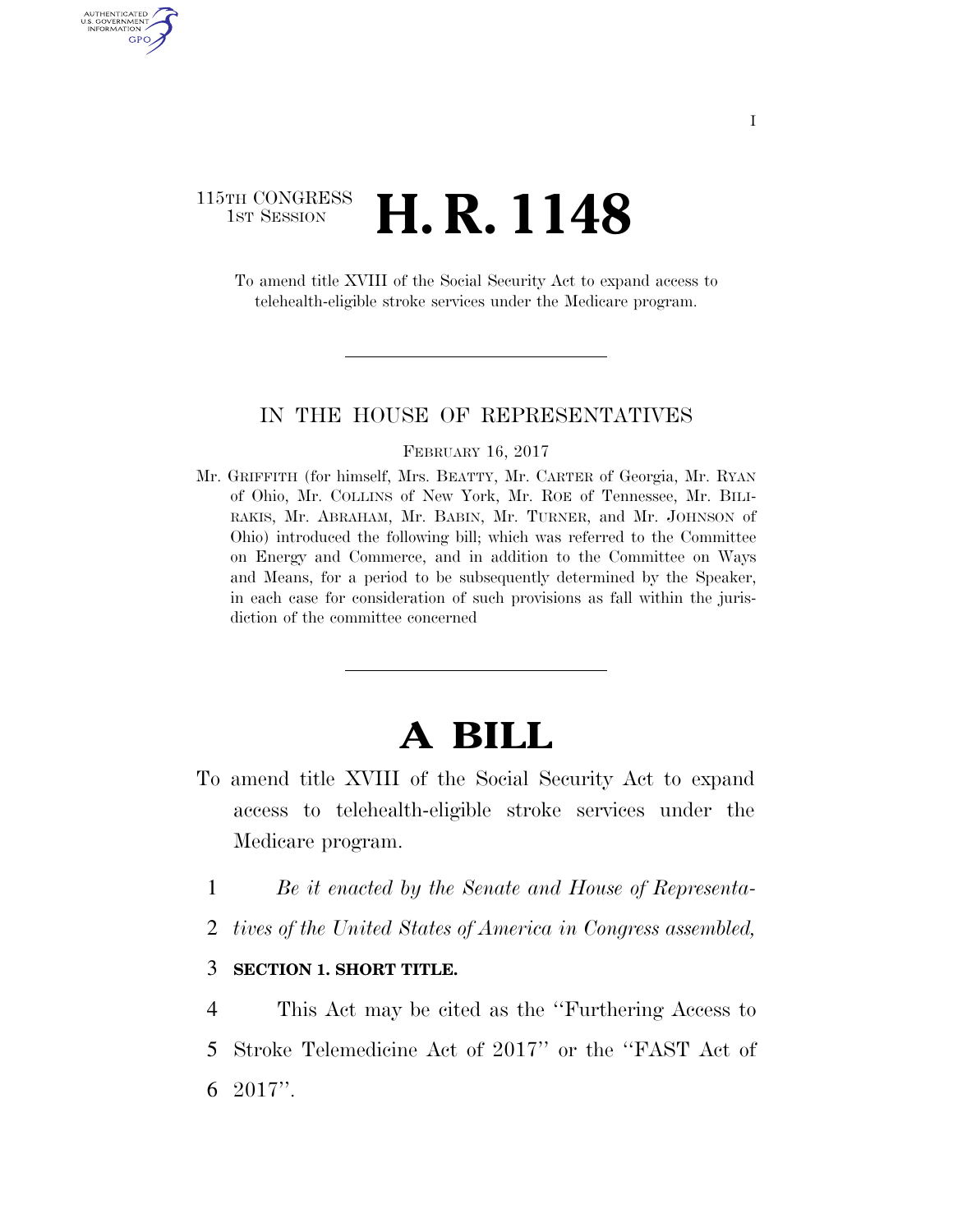| $\mathbf{1}$   | SEC. 2. EXPANDING ACCESS TO TELEHEALTH-ELIGIBLE                     |
|----------------|---------------------------------------------------------------------|
| $\overline{2}$ | STROKE SERVICES UNDER THE MEDICARE                                  |
| 3              | PROGRAM.                                                            |
| $\overline{4}$ | (a) IN GENERAL.—Section $1834(m)(4)$ of the Social                  |
| 5              | Security Act $(42 \text{ U.S.C. } 1395 \text{m(m)}(4))$ is amended— |
| 6              | $(1)$ in subparagraph $(C)$ —                                       |
| 7              | $(A)$ in clause (i), by striking "The term"                         |
| 8              | and inserting "Subject to clause (iii), the                         |
| 9              | term"; and                                                          |
| 10             | (B) by adding at the end the following new                          |
| 11             | clause:                                                             |
| 12             | "(iii) TELEHEALTH-ELIGIBLE STROKE                                   |
| 13             | SERVICES.—With respect to telehealth-eli-                           |
| 14             | gible stroke services, the term 'originating                        |
| 15             | site' means any hospital, or any mobile                             |
| 16             | unit equipped with the ability to evaluate                          |
| 17             | possible stroke patients while being trans-                         |
| 18             | ported to a hospital, at which the eligible                         |
| 19             | telehealth individual is located at the time                        |
| 20             | the service is furnished via a telecommuni-                         |
| 21             | cations system, regardless of where the                             |
| <u>22</u>      | hospital or mobile unit is located.";                               |
| 23             | $(2)$ in subparagraph $(F)(i)$ by inserting "tele-                  |
| 24             | health-eligible stroke services," after "Secretary)),";             |
| 25             | and                                                                 |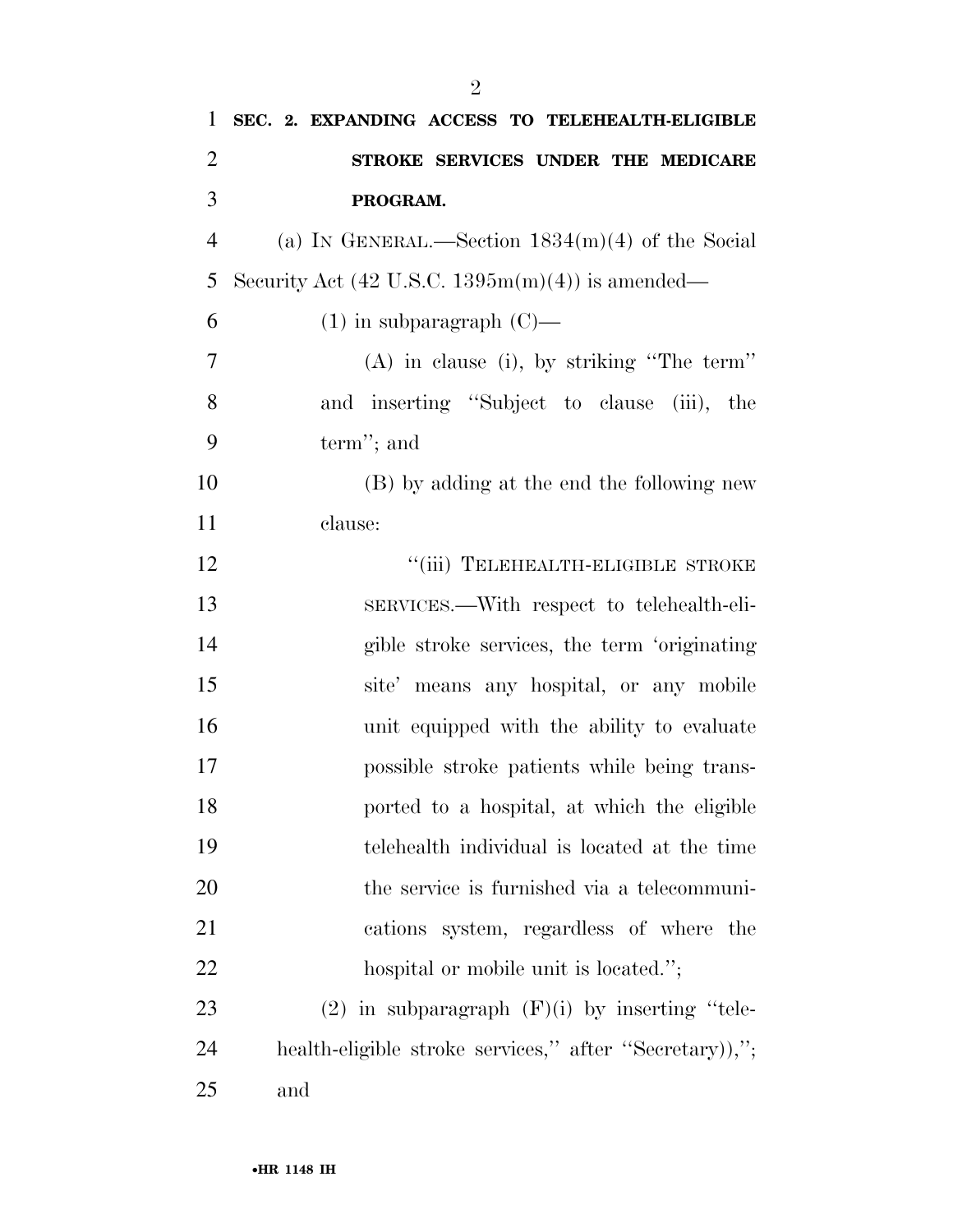| $\mathbf{1}$   | (3) by adding at the end the following new sub-              |
|----------------|--------------------------------------------------------------|
| $\overline{2}$ | paragraph:                                                   |
| 3              | ``(G)<br>TELEHEALTH-ELIGIBLE<br><b>STROKE</b>                |
| $\overline{4}$ | SERVICES.—The term 'telehealth-eligible stroke               |
| 5              | services' means services that are—                           |
| 6              | "(i) related to the diagnosis, evalua-                       |
| $\overline{7}$ | tion, or treatment of symptoms in an indi-                   |
| 8              | vidual of an acute stroke; and                               |
| 9              | "(ii) provided to such individual not                        |
| 10             | later than four and a half hours (or such                    |
| 11             | other clinically appropriate amount of time                  |
| 12             | as is determined by the Secretary) after                     |
| 13             | the onset of such symptoms with respect to                   |
| 14             | such individual.".                                           |
| 15             | (b) NO ORIGINATING SITE FACILITY FEE FOR NEW                 |
| 16             | SITES.—Section $1834(m)(2)(B)$ of the Social Security Act    |
|                | 17 (42 U.S.C. 1395m(m)(2)(B)) is amended, in the matter      |
|                | 18 preceding clause (i), by inserting "(other than an origi- |
| 19             | nating site that is only described in clause (iii) of para-  |
| 20             | graph $(4)(C)$ , and does not meet the requirement for an    |
| 21             | originating site under clause (i) of such paragraph)" after  |
|                | 22 "the originating site".                                   |
|                |                                                              |

 (c) EFFECTIVE DATE.—The amendments made by this section shall apply to services furnished on or after